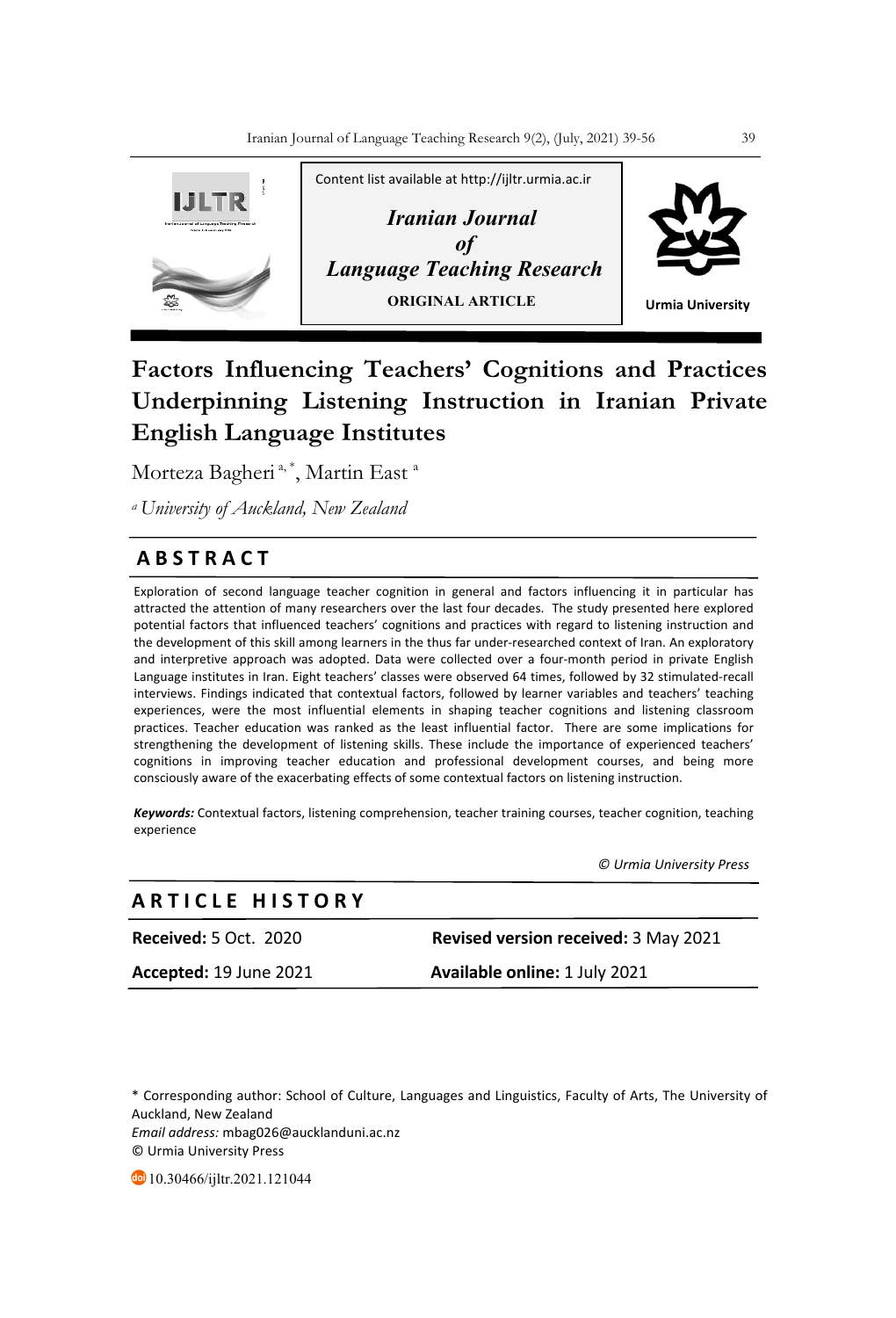# **Introduction**

Language teaching in general and listening pedagogy in particular can be influenced by a range of elements. Teacher cognition is a key factor among these elements since what teachers believe permeates all aspects of language teaching (Borg, 2015). Teacher cognition can be defined as "what teachers know, think, and believe and how these relate to what teachers do" (Borg & Burns, 2008, p. 457). Teacher cognition is a multi-faceted and complex construct that demonstrates the existence of a strong connection between different aspects of teaching such as beliefs, plans, and decisions behind classroom practices (Borg, 2015; Golombek, 2015). As Borg (2015) notes, the construct has attracted scholars' attention over the past four decades. There is a reciprocal relationship between teacher cognition and classroom practices. While teacher cognition clearly shapes classroom practices, teachers' reflections on and experiences in the classroom also influence their cognitions (Breen et al., 2001; Sato & Kleinsasser, 1999).

Listening is now regarded as being of central importance in language teaching. However, a number of scholars (Richards & Renandya, 2002; Vandergrift, 2007) have noted the need for an increase in research focus on this macro-skill. Vandergrift and Goh (2009) also asserted that for many years this skill has been an undervalued and neglected component, frequently developed incidentally via language exercises that relied on spoken language. More recently, Graham and Santos (2015) pointed out the lack of a principled approach and research attention to listening pedagogy that signal an on-going need for advancement in this area.

Vandergrift and Goh (2009) argued that the development of Communicative Language Teaching (CLT) approaches has brought listening to the fore as an important skill, particularly with regard to face-to-face interactions. However, in an English as a Foreign Language (EFL) context like Iran, contextual factors have meant that the skill of listening has not necessarily received sufficient attention in EFL classrooms (see, e.g., Hayati, 2008). The study presented here aimed to shed light on the factors that shape teachers' cognitions with regard to developing learners' listening proficiency in the EFL classroom in Iran, and the reciprocal relationship between underlying beliefs and classroom practices. In addition, our knowledge about factors influencing English teaching in the Iranian context has thus far been limited. While a number of influential factors have been identified at universities and high schools in the public sector (e.g. Atai & Mazlum, 2013; Eslami, 2010), there is a need for a study that focuses on these factors in private English institutes. Since listening plays an essential role in second language learning, identifying factors that impact on listening pedagogy from the perspective of both beliefs and practices could serve to improve EFL teaching in Iran. As we explain in more detail later, public sector provision of EFL courses, strongly influenced by a grammar-translation approach, is arguably in need of significant reform. An investigation into the more communicatively-oriented work of private EFL institutes may raise issues that could inform developments in the public sector.

The study also aims to contribute to listening pedagogy by going beyond classroom practices to investigate what factors influence teacher cognitions and, in turn, teachers' teaching methods. A primary concern was not the techniques teachers employed, but why they adopted these methods to help students practise the skill of listening. In light of Graham and Santos's (2015) assertion about an unprincipled approach, findings might reveal discrepancies between classroom practices and recommendations offered by scholars. Findings may also inform scholars, teacher educators, and curriculum and materials developers about required improvements in listening pedagogy, both in and beyond Iran. The research question that guided this study is as follows: What factors shape experienced teachers' cognitions and classroom listening practices in Iranian private English Institutes?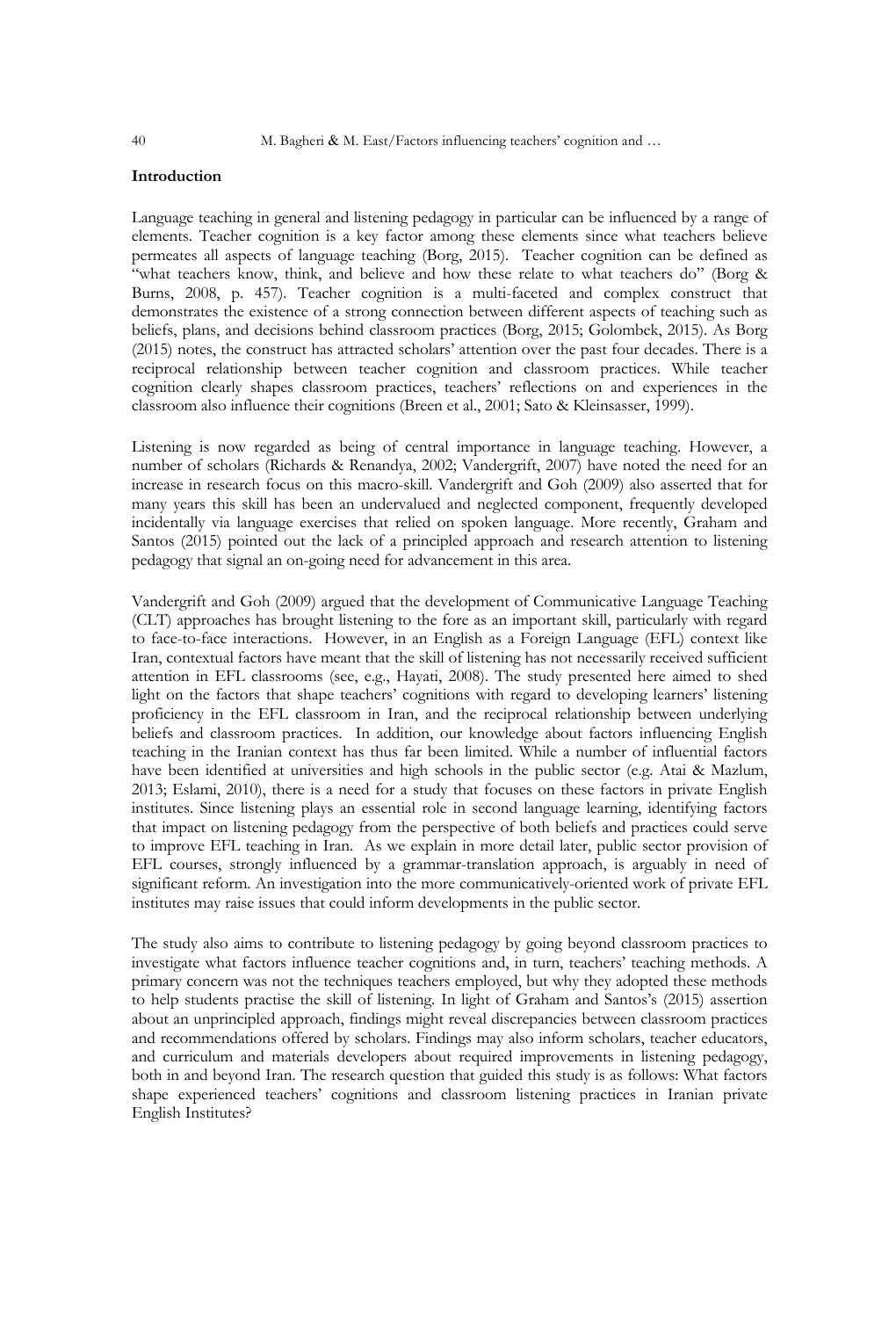## **Literature review**

A few studies have investigated listening pedagogy by studying teachers' stated beliefs and classroom practices (Graham & Santos, 2015; Graham et al., 2014) or by offering a description of the class environment (Siegel, 2014). These studies are, however, limited in number.

Graham et al. (2014) administered a questionnaire to 115 teachers of the so-called Modern Foreign Languages (MFLs) working in state secondary schools in England, and teaching learners between the ages of 11 and 14. Findings revealed that while teachers strongly agreed that it is possible to teach learners how to be effective listeners, their stated listening practices were more towards completion of listening activities rather than teaching of listening strategies or improving listening skills. Thirteen teachers were subsequently observed and interviewed, and findings confirmed the questionnaire results that teachers seldom teach listening (Graham & Santos, 2015). Siegel (2014) attributed lack of focus on teaching listening to teachers' lack of pedagogical knowledge. In an investigation among ten EFL university lecturers (three Japanese teachers of English and seven English as first language [L1] teachers) in five tertiary institutions in Japan, he found that listening instruction was mostly characterised by comprehension questions, not teaching listening strategies.

Findings of the above studies reveal that the field would benefit from further research into the factors that shape teachers' beliefs and practices, as well as discrepancies between stated beliefs and classroom practices. A consideration of factors that can affect teachers' beliefs and classroom practices will help us gain a better understanding of listening pedagogy. Key influences include learner variables, contextual factors, teachers' own prior and current learning and teaching experiences, and disciplinary knowledge gained from teacher education programmes (Burns et al., 2015; Nishino, 2012).

With regard to learners, studies have indicated that teachers' perceptions of learners' needs, wishes, learning style, and language proficiency level can have significant effects on their use of particular approaches (Burgess & Etherington, 2002; Nishino, 2012). Some scholars have also found that teachers modify their classroom practices so that they can be more compatible with their students' expectations, language proficiency level, and perceived and articulated needs (Nishino, 2012; Schulz, 2001).

A broad range of contextual factors has also been identified in the literature as affecting teachers' cognition and classroom practices. These include mandated curricula, the availability of materials, unrealistic expectations of parents, school regulations, assessment requirements, classroom layout (class size and classroom setting), and insufficient resources (Nishino, 2012). Woods (1996) distinguished between external and internal sources, and found that, with regard to external components, contextual factors (e.g., students' prior learning experiences, explicit curricula) shaped teachers' decisions. Internal aspects of teacher cognition included keeping sequential and coherent connections between different pedagogical decisions, understanding how prior decisions can reduce the complexity of actions arising from the current decision, and managing discrepancies between their own expectations and the outcomes of an activity. These contextual factors may constrain teachers from putting particular beliefs about effective additional language (L2) teaching into practice and explain apparent discrepancies between teacher cognition and classroom practices (Basturkmen, 2012).

Another contextual factor that has been acknowledged by researchers is the effect of teaching materials on teacher cognition and classroom practices (Guerrettaz & Johnston, 2013; Tomlinson, 2012). Teaching materials can play the role of curriculum and influence classroom practices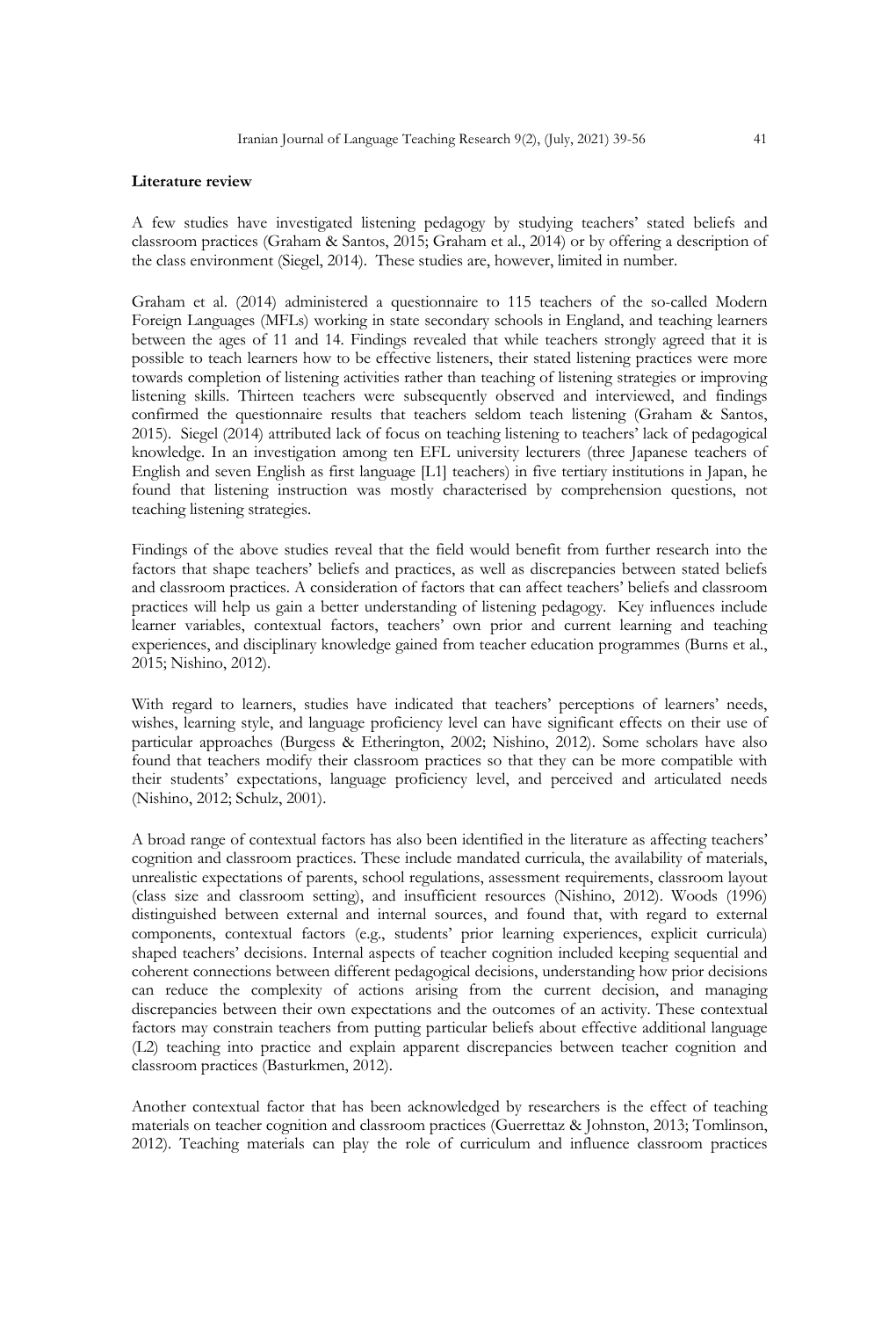regarding the topic, type and organisation of classroom discourse (Guerrettaz & Johnston, 2013). Given the essential role that textbooks often play, some teachers depend on them as the main authority and educational source in classrooms (Tomlinson, 2012). Graham and Santos (2015) found from their observational data that almost half (47%) of the sources of listening materials in secondary school MFL classrooms in England were taken from the textbook. These listening materials tended to enable students to complete listening tasks without any challenge in terms of cognitive and affective engagement by students. There can also be discrepancies between prescribed and actual use of textbooks in classrooms as teachers adapt what is in them based on perceptions of learners' needs and teachers' pedagogical goals (McGrath, 2013; Zacharias, 2005).

Two other factors that can influence the relationship between teachers' cognitions and classroom practices are teachers' prior learning experiences as learners, and their teaching experiences. Teachers arguably initially learn how to teach by means of their long experience as learners (Borg, 2009). That is, their prior experiences shape their cognitions and filter their decisions about practices in classrooms (Borg, 2003; Mansour, 2009). It has been argued that teachers consciously encourage or overlook some educational practices due to the influence of their own positive or negative experiences as learners (Ellis, 2006; Reeves, 2009).

In addition to teachers' experiences as learners, on-going experience also influences teachers' cognitions and practices. Nunan (1992) compared nine English as a Second Language (ESL) teachers' interactive decisions in Australia, using experience as a variable, to clarify the possible difference that experience might make. He concluded that novice teachers were more preoccupied with issues related to class management, while their experienced counterparts placed more emphasis on language issues. Gatbonton (2008) also found that the most strongly emphasised influencing factor for novice teachers was student attitudes, while experienced teachers gave more emphasis to language management (the language that the students need to be exposed to and the language that they produce). These differences can be attributed to the effect of teaching experience as an influential factor that can change teachers' cognitions and in turn influence their classroom practices. Teachers try various classroom practices and change their ideas or priorities based on new experiences over time.

In terms of teacher education courses, it is generally acknowledged that such programmes can have an important effect on teachers' cognitions and preconceptions (Borg 2011); however, mixed results have emerged from studies on this topic. For instance, some scholars such as Burri et al. (2017), and Busch (2010), have claimed that teacher education can change teachers' cognitions to some extent. On the other hand, other studies (e.g. Peacock, 2001; Urmston, 2003) have found no clear evidence of modification in teachers' cognitions; teachers' beliefs were quite resistant to change as a result of teacher education courses such as a BA course in teaching EFL or ESL. Borg (2011) argued that teacher education courses can have considerable impact on teachers' beliefs, although he acknowledged that this impact can be variable.

#### T**he present study**

While previous studies have shed light on a range of factors shaping teachers' cognitions and classroom practices, the extent to which each factor can be influential is not completely clear. Researchers have mostly focused on the effect of one influential element such as teacher education courses (Borg, 2011; Burri et al., 2017) or teachers' teaching experiences (Gatbonton, 2008). There is arguably a need to take into account all potential factors in a study in order to achieve a broader picture of how these factors can shape teacher cognitions and their reciprocal relationship with classroom practices. In addition, potential factors that can influence teachers' cognitions regarding teaching listening skills have thus far not been addressed. Therefore, the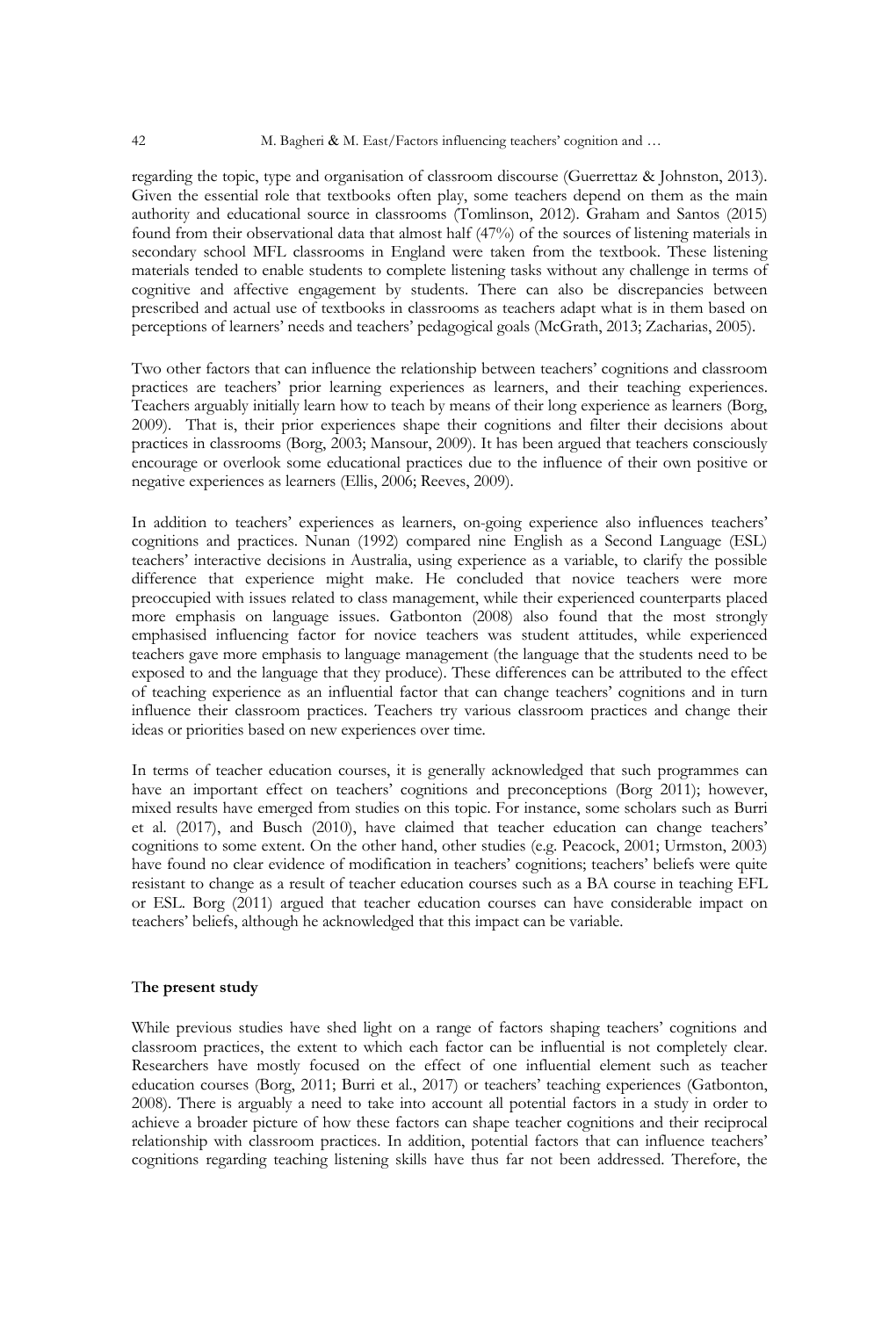study presented here investigated the extent to which several factors can form and inform teachers' cognition and classroom practices concerning listening pedagogy. The study built on Borg's (2003) conceptualisation of factors that form teachers' cognition. Fig. 1 provides the framework that informed this study, and illustrates modifications that were made to Borg's articulation of the inter-relationship between teacher cognition and classroom practices to account for all potential factors. The effect of learner variables (e.g., learners' needs, expectations and proficiency level) is separated from contextual factors that can directly influence teacher cognition and classroom practice. The effect of teaching materials is also added to the contextual factors, as this was not sufficiently addressed by Borg as an influential factor. This framework might also enable other teachers and researchers in similar contexts to consider potential hurdles and opportunities in teaching listening, and how to keep to a minimum the exacerbating effects of a number of factors.



*Figure 1.* Relationship between Teacher Cognition, Classroom Practices and Influential Factors

## *The Iranian context*

A number of constraints influence English courses in Iran. English is the predominant foreign language taught in Iran and is taught as a compulsory subject in the public education system.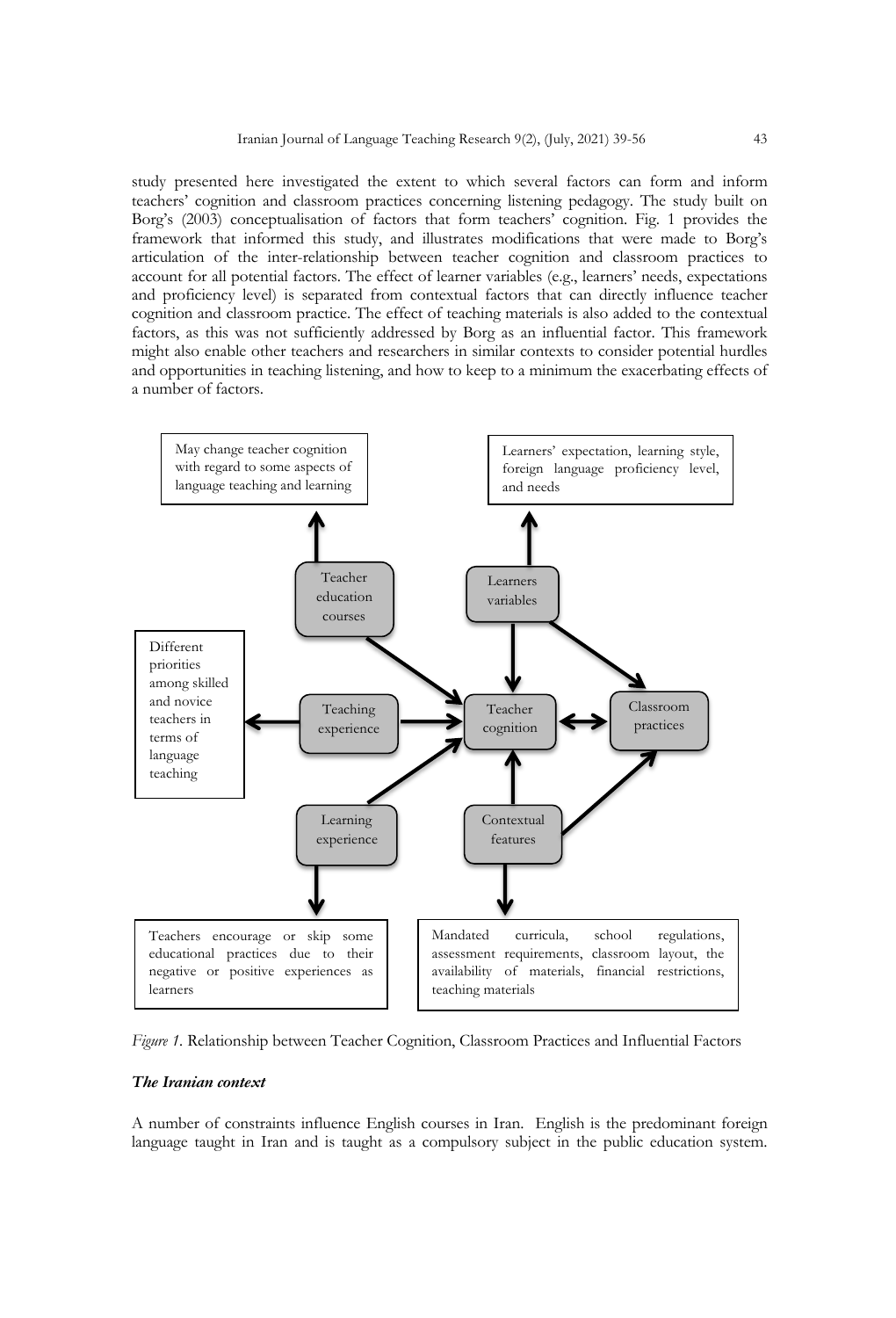English Language Teaching (ELT) curriculum planning by Iran's Ministry of Education has uncovered that the lack of an ELT syllabus document is a significant influencing factor. In addition, materials developers have appeared to adhere strictly to the priorities as stated by the High Council of Cultural Revolution and the Ministry of Education, in particular to focus on improving students' reading skills for the purpose of studying scientific texts (Atai & Mazlum, 2013). Notwithstanding the importance of listening, the skill of listening in the L2 is not currently taught in public schools and universities in Iran.

Researchers in the Iranian context (Mazdayasna & Tahririan, 2008; Eslami, 2010) have asserted that there are inadequacies with regard to teacher education courses, syllabus documents, analyses of students' needs, and evaluation of students' language proficiency. Policy plays an essential role in teaching English in Iran, and political influences also constrain the design of English language teaching curricula (Hayati & Mashhadi, 2010).

Dissatisfaction with teaching methods in the public education system and a substantial increase in the number of English learners over the last decade have also resulted in class sizes of up to 50 students. These two factors have led to a growth in the number of private EFL institutes (Davari & Aghagolzadeh, 2015) that adhere to principles of CLT and learner-centred approaches to language teaching and learning (Razmjoo & Riazi, 2006). Therefore, an investigation into what teachers think and believe in this context will likely raise issues that may be helpful in informing thinking and practice in the public education space in Iran, which is arguably in need of reform. It may also enable principals and curriculum developers (regardless of sector) to be aware of potential factors that have negative influence on practice. Teachers in public schools and universities may benefit from these findings with a view to reconsidering and enhancing practice with regard to the skill of listening.

## *Methodology*

## *Participants*

This research was conducted in seven private English institutes in the north of Iran, Rasht. Since teaching experience, teaching context, and teacher education courses might influence teachers' cognitions and classroom practices, purposive sampling was adopted to select participants according to a set of predetermined criteria. These criteria were:

- Teaching solely at private English language institutes,
- a Bachelor's or Master's degree in applied linguistics/TESOL,
- at least three years of full-time teaching experience in TESOL, and
- willingness to participate in the study

Eight teachers (six females and two males) who were educated in Iran participated in this study. Their L1 was Farsi. Each participant had a Bachelor's or Master's degree in teaching English and a minimum of three years of teaching experience.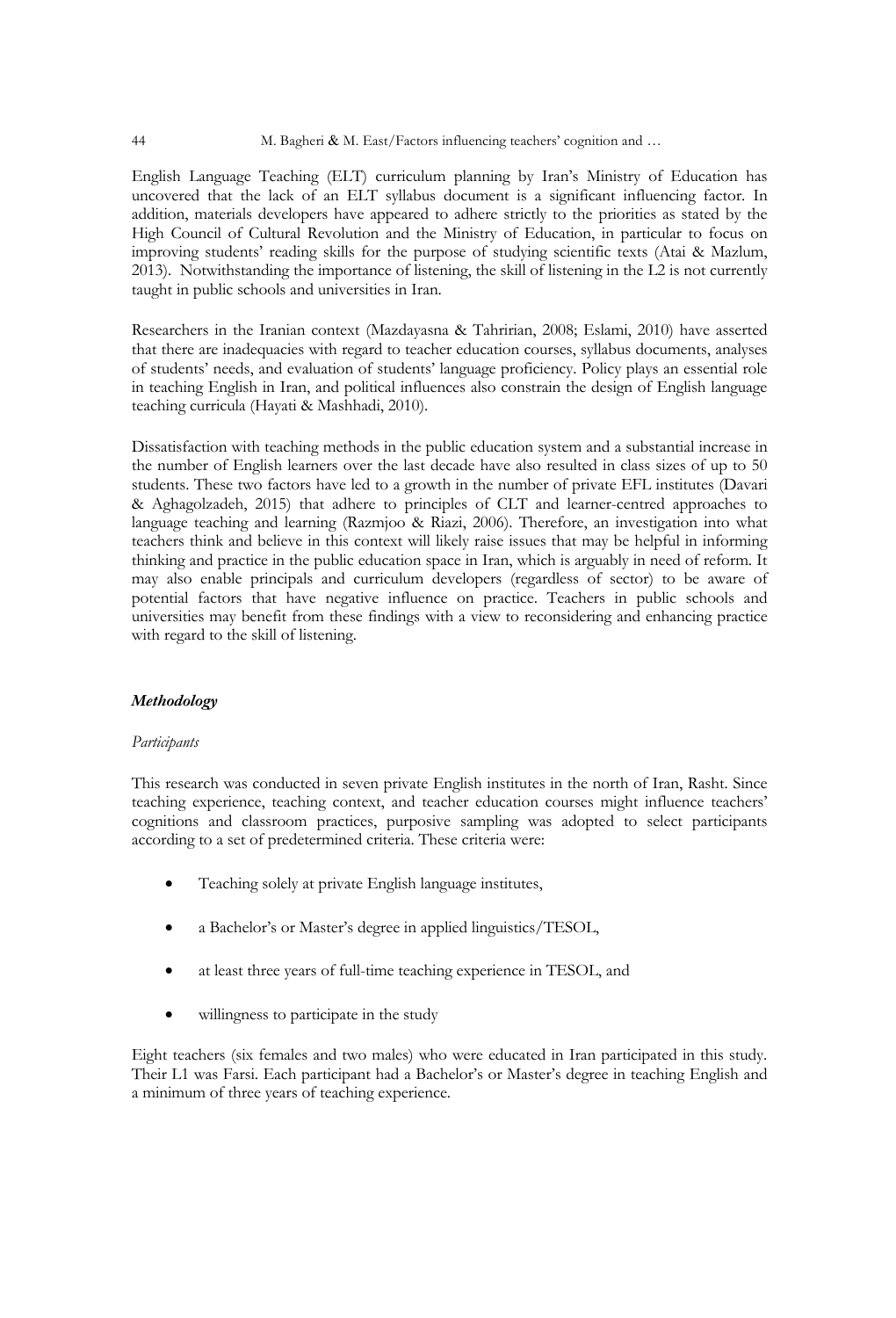#### *Classes*

All seven institutes in this study operated in a similar way and used a similar curriculum and pedagogy. Instruction was typically organised into four to five semesters per year. Each semester comprised 20 sessions and each session lasted 90 minutes to two hours. The majority of learners were secondary school students at public schools, and classes were held in the evenings. Classes took place two or three times a week. The number of students ranged from six to 14 in each class. The predominant approach was communicative, and teaching materials were drawn from internationally available course books based on this orientation such as *American English File* (Oxford University Press) and *Interchange* (Cambridge University Press). English language was the medium of instruction, and teachers avoided using students' L1 (Persian) as much as possible. Most classes were well equipped with the Internet, large-screen TVs, computers (only for teachers); however, two classes were less well equipped and provided only CD players and TVs.

#### *Data collection and analysis*

Teachers who agreed to take part in observations and interviews contacted the primary researcher directly to arrange a meeting. During the meeting, the researcher answered teachers' questions about how the research would be conducted. This initial meeting was followed by a semistructured interview of around half an hour with each teacher (See Appendix A). This enabled the researcher to explore how teachers conceptualised teaching the skill of listening in terms of emphasis on the skill and difficulties encountered, the approaches teachers adopted to instruct in the skill of listening, their beliefs regarding these approaches, and potential factors influencing their beliefs and classroom practices. The semi-structured interviews were followed by observations. Each teacher was observed twice per week. The schedule was one stimulated-recall interview after every two observations. Over a period of four months, six to nine observations of 90-minute classes were completed for each teacher. Dependability in data collection was enhanced by following the same procedure for all participants. All observed classes were audiorecorded, and interviews were conducted on the day following the two observations. Audio episodes related to teaching listening were used to stimulate teachers' cognitions underlying their classroom practices (See Appendix B for an example).

Data collection and analysis occurred concurrently, and there was an iterative process between data collection and analysis. Inductive and deductive data coding procedures were adopted (Dörnyei, 2007). The audio-recordings of the interviews were fully transcribed and entered into a qualitative data analysis computer programme (NVivo). Transcripts were then read several times by the primary researcher, and initial codes were assigned. The coding process involved a range of activities, including labelling extracts of the transcribed data with codes, examining codes for overlap, and grouping codes into broader themes. Data were coded inductively and comparatively by comparing one unit of information with the next, looking for recurrent information. For example, in response to a question about activating background knowledge, one teacher said, 'my experience shows that when students know about the text, I mean the topic, they understand the listening task better' (Elham, second interview). This answer was coded as 'the effect of teaching experience on teaching listening.'

The second-level coding went beyond descriptive labelling of relevant data segments to capture more coherent and cohesive categories to explore influential factors in shaping teachers' cognitions and listening classroom practices.

The findings of qualitative studies are also shaped by researchers' personal interpretations and participants' accounts, and there is therefore no benchmark by which to establish dependability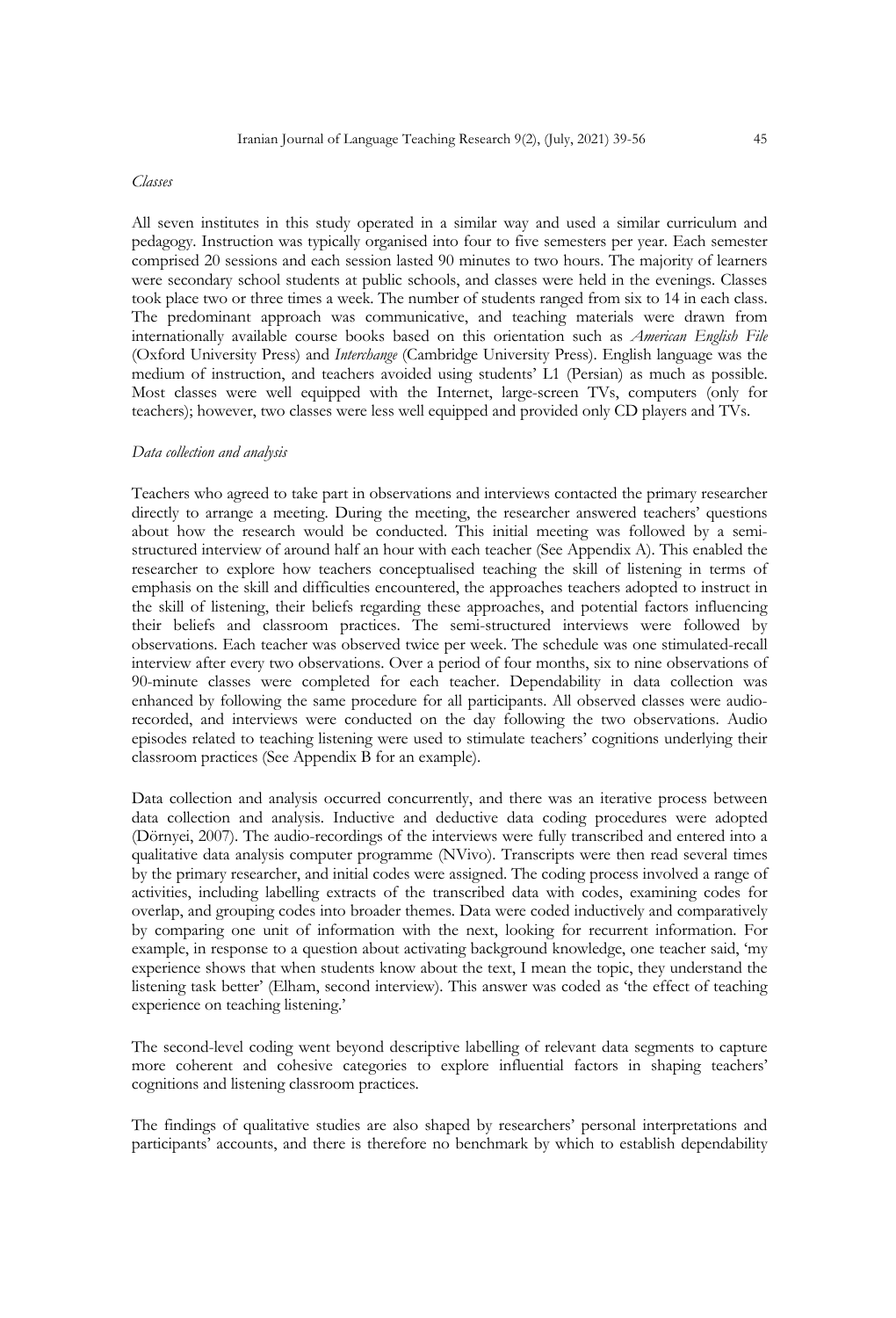(trustworthiness) in the traditional sense (Wolcott, 2005). Mindful of these constraints, efforts were made in this study to achieve dependability and consistency by triangulation (employing different sources of data), and precision in data analysis. In order to assist any similar future studies that may want to follow the approach adopted in this study, the primary researcher created an audit trail with detailed descriptions of how data were collected, coding categories derived, and decisions made.

#### *Results and discussion*

Table 1 gives information about the identified factors that influenced teachers' cognitions and listening classroom practices. The five main categories identified were contextual factors, learners, teaching experience, teachers' experience as learners, and teacher education courses. The numbers in the table indicate the frequencies with which each influential factor was mentioned by teachers in the interviews, and the total number of occasions of mention.

#### **Table 1**

*Factors Influencing Teachers' Cognitions and Classroom Practices*

| Teachers'<br>names<br>(pseudonyms)     | Elahe          | Majid          | Nina           | Rana     | Sanaz          | Shilan         | Sina           | Vida           |       |
|----------------------------------------|----------------|----------------|----------------|----------|----------------|----------------|----------------|----------------|-------|
| Factors                                |                |                |                |          |                |                |                |                | Total |
| Contextual<br>factors                  | $\overline{4}$ | $\overline{Q}$ | 6              | 15       | $\mathbf{1}$   | $\overline{Q}$ | $\overline{Q}$ | 8              | 61    |
| Learners                               | $\overline{4}$ | 9              | 9              | 6        | $\overline{4}$ | 3              | 9              | 5              | 49    |
| Teaching<br>experience                 | $\overline{4}$ | $\theta$       | $\overline{2}$ | 5        | $\overline{4}$ | 9              | $\overline{2}$ | $\overline{2}$ | 28    |
| Teachers'<br>experience as<br>learners | $\overline{2}$ | $\overline{c}$ | 3              | $\theta$ | $\theta$       | $\theta$       | $\mathbf{1}$   | 1              | 9     |
| Teacher<br>education<br>courses        | $\theta$       | $\theta$       | 1              | $\theta$ | 2              | $\theta$       | $\mathbf{1}$   | 1              | 5     |

While the observation and interview findings revealed that teachers placed emphasis on teaching listening and acknowledged the importance of this skill, a range of factors had negative effects on practice. Due to time limitations, some teachers skipped a number of listening activities that might have drawn on authentic materials, and only one teacher encouraged extensive listening. Teachers believed that the curriculum developed by principals in the private English institutes needed to place more emphasis on listening by providing more time and allowing teachers to use more supplementary listening materials.

It was also found that teacher education courses appeared to have limited effect on classroom practices and shaping teacher cognitions. However, the available textbooks enabled teachers to make their classroom practices more organised. Teachers trusted these materials, as they believed that knowledgeable scholars had developed these textbooks and that following the activities included in these books would improve learners' listening skills. For countries like Iran where it seems that teacher education courses do not offer much in terms of enhancing listening instruction, teaching materials thus played an essential role in perceived enhancement of the skill.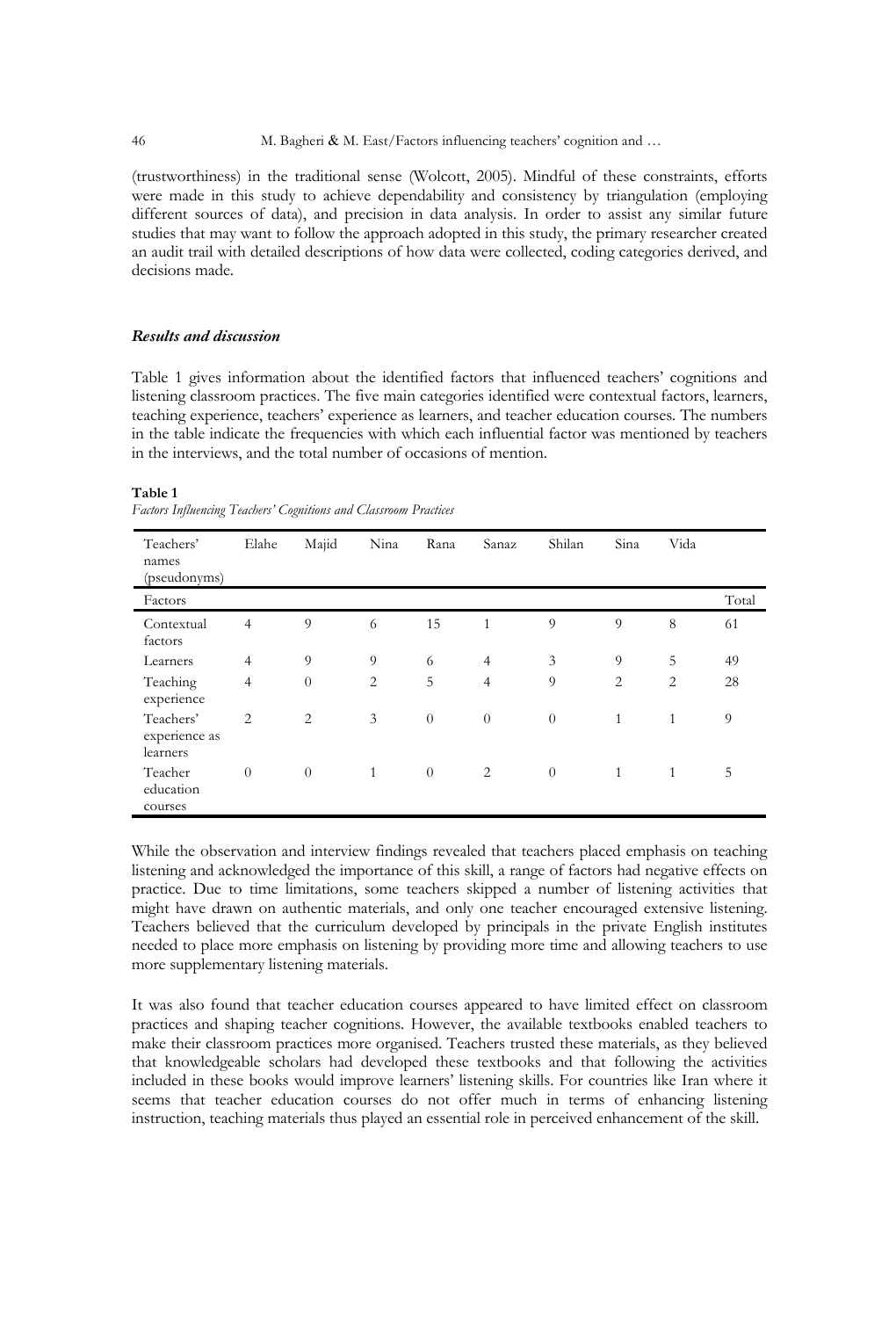#### *Contextual factors*

The effect of contextual factors was the most frequently stated element in the interviews. The entire group of eight teachers referred to contextual factors on 61 occasions. Contextual factors in this study were divided into three categories: teaching materials (course books, mentioned 30 times), limited time (mentioned 22 times), and curriculum makers (i.e., the principals of Institutes as those who decide on the curriculum, mentioned nine times). These three categories are described below.

The effect of teaching materials on teachers' classroom practices was perceived as the most influential factor. Six teachers (except Sanaz and Vida) placed emphasis on this factor. Teachers noted that the frequency of listening instruction depends on the coursebook. For example, 'it [how often listening is taught] depends on the book and the number of listening tasks in the book' (Rana); 'I must say that every other session I teach listening, I think it depends on the book exactly' (Sina). In explaining some classroom practices, teachers stated that they only followed their course books and what is expected to be taught. Nina explained:

> *Exactly the task was this, that they needed to listen and take notes, because of that I did … because of the instruction in the book I asked them to take note … I was supposed to do that as it was the goal of the task in the book.*

As Majid said:

*I have to say I am very dependent on the book that I teach, because when I'm using American English File I'm using a different way, I'm teaching a different way when I'm teaching World English book ...*

Six teachers strictly followed the textbooks and their teaching method was influenced by these materials. It was also observed that all teachers tried to follow all steps designed for the listening tasks in their coursebooks, supporting a finding of Tomlinson's (2012) study that teaching materials are the main authority in some classrooms. These can play the role of curriculum and influence classroom practices based on the topic, type and organisation of classroom discourse (Guerrettaz & Johnston, 2013).

Although all teachers followed all listening tasks in their teaching materials, two teachers (Elahe and Shilan) sometimes modified listening tasks because they believed that those modifications were necessary to teach some listening tasks more effectively and to better suit their learners. For instance:

> *I think this book we are teaching, Interchange, doesn't have so many tasks that can be done, doesn't involve students that much … so I try to add more things such as speaking, guessing, such as following up questions to the task to keep students more involved. (Elahe)*

Some experienced teachers, it appears, have enough self-confidence and knowledge to make some modifications to listening tasks, thereby, in their perception, making most of them more achievable and interesting for the learners. This is also compatible with earlier findings that there are some discrepancies between prescribed and actual use of textbooks in classrooms based on learners' perceived needs and teachers' pedagogical goals (Zacharias, 2005). The current findings suggest that teachers and curriculum developers need to place more emphasis on the effect of teaching materials due to their influence on classroom practices. Findings indicate that even experienced teachers can become subject to the influence of textbooks. While Woods (1996) enumerated a number of internal and external factors that shape English language teaching, the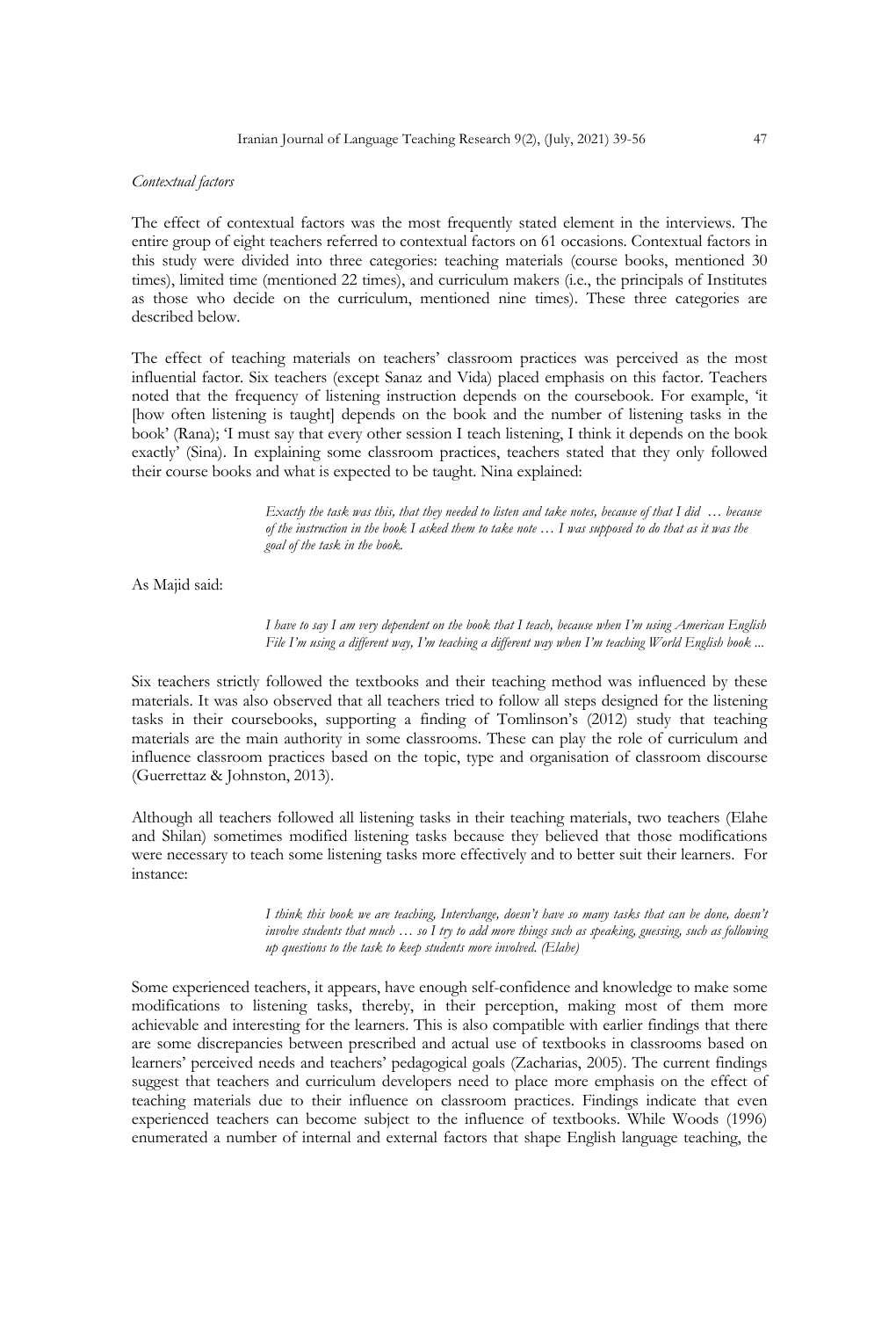effect of teaching materials was not addressed. The necessity of investigating the effect of teaching materials as one of the most influential factors in shaping classroom practice is evident.

Since teaching materials had significant effect on listening instruction, it would seem that incorporating more listening activities into textbooks could lead to improving listening instruction. Learners would thus be more exposed to the target language, potentially improving listening comprehension. It has been noted that teachers seldom teach listening, and elements such as teaching listening strategies and listening skills are missing in classes (Graham & Santos, 2015; Siegel, 2014). These important elements might also be added to textbooks and teachers' guidebooks to enhance listening instruction.

The second important element with regard to contextual factors was time. Although teachers emphasised listening instruction as prescribed in the textbooks, all teachers (except Elahe and Sanaz) considered limited time as a barrier in teaching listening. The common reason for omitting a number of listening tasks from the textbooks was due to time constraints. For instance, when Nina was asked why she skipped one listening task and asked learners to just complete it at home, she responded, 'we have just four hours per week and it's really difficult to manage the time … and we have a lot of things to do and I can't spend time on each extra listening task in the workbook.'

Teachers believed that limited classroom time meant that they could not spend enough time on teaching listening. Similar to other classroom-based studies, consideration for time in the lesson and the course was an important external contextual factor that shaped teachers' decisions (Woods, 1996). A number of teachers' main beliefs and principles underpinning their classroom practices are also strongly connected to covering materials over the expected time (Graham et al., 2014). Concerning the context of Iran, the above findings support those of previous studies that have indicated that teachers regarded the persistent constraint of time as a barrier for the effective teaching of EFL (Hayati, 2008; Mazdayasna & Tahririan, 2008). Private English institutes have been established in Iran in response to the lack of sufficient time being devoted in public schools for teaching English. However, the findings revealed that the extra time (3 to 4 hours) in these institutes has not been considered enough by teachers who still feel that they are under time pressure. The implication is that an increase in teaching hours is needed both in private and public contexts in order to improve teaching quality.

The third important contextual factor was the curriculum makers (in this case the principals of Institutes), noted nine times in interviews by four teachers. The principals could influence teachers' classroom practices by making the final decision about the number of sessions and teaching materials that must be covered during a semester. Generally, principals design or develop the curricula in private English institutes in Iran and teachers are mostly required to follow them. Teachers addressed the mandated curriculum as an important factor that can shape their classroom practices. Teachers were not happy with the curriculum as they believed that they had only two sessions a week and had to teach several units. Therefore, they did not have enough time to place more emphasis on the skill of listening. These findings corroborate the claim by a number of scholars that teachers in Iran considered some context-based constraints including mandated curriculum and didactic policies as barriers in teaching English (Hayati, 2008; Mellati et al., 2013), especially ELT curriculum planning by the Ministry of Education in public schools and universities (Atai & Mazlum, 2013). Researchers have also noted explicit curriculum purposes and constraints as influential factors in other contexts (Basturkmen, 2014; Woods, 1996).

Limited time not only had negative impact on teachers' classroom practices, but also seemed to influence decisions made by the curriculum developers. They might have been aware of the importance of listening for L2 learning and familiar with notions such as extensive listening and authentic materials. However, limited instructional time persists as a barrier against emphasising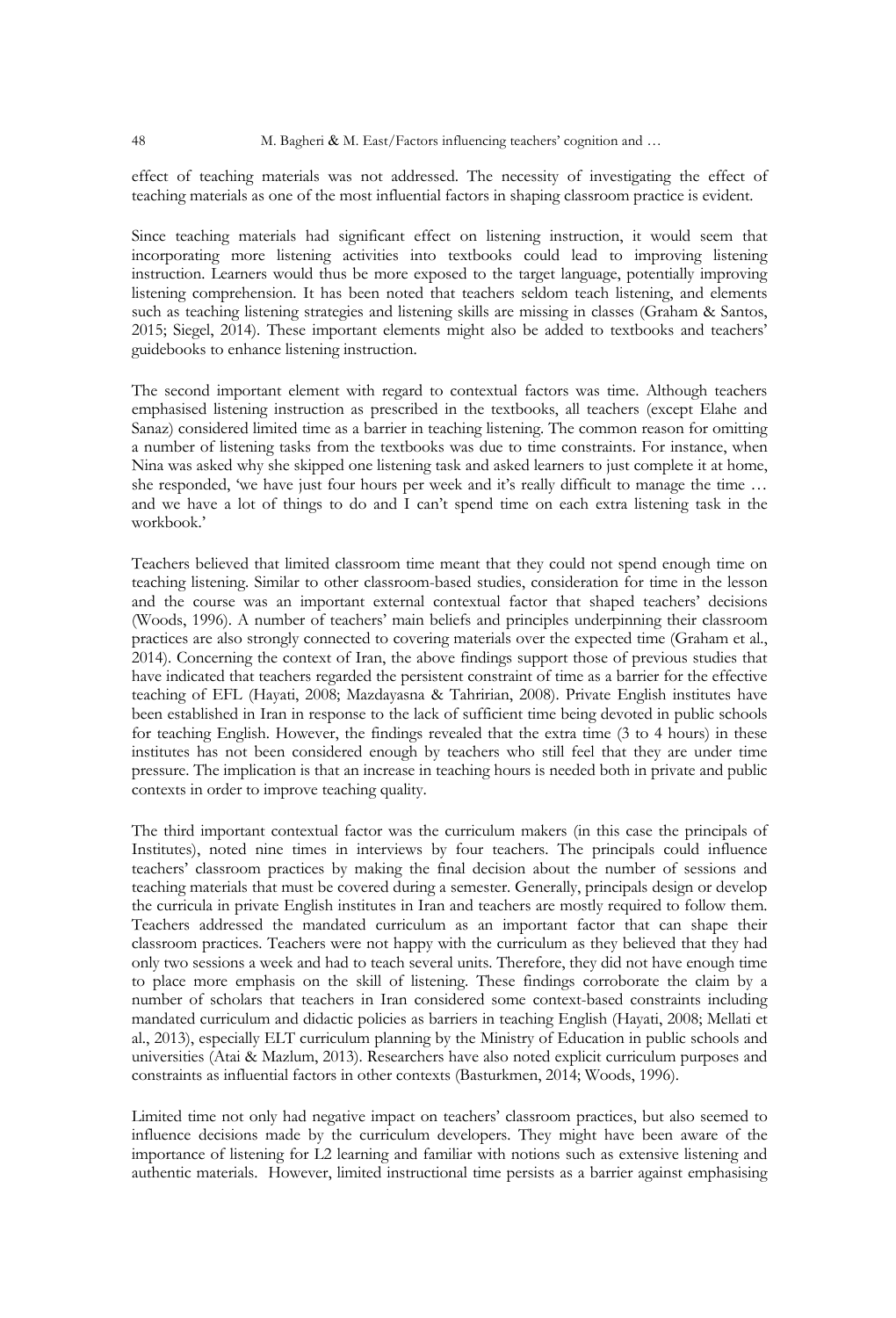listening in the curriculum. It seems that curriculum makers considered listening as a skill that will improve on its own, and completing activities in textbooks would be enough to fulfil this purpose.

#### *The effect of learner variables*

Findings indicated that learner variables were the second important element (after contextual factors), frequently noted as shaping teachers' cognitions and listening classroom practices. These were noted a total of 49 times across eight participants. Teachers emphasised learners' proficiency level, motivation, needs, and expectations as factors that can affect their classroom practices. All teachers noted that they sometimes changed classroom practices and type of activities to suit their learners. The following excerpts concerning learners' English proficiency demonstrate the impact of learner variables, and that teachers should take into account students' needs and conditions and choose the best classroom activity to suit them. Rana noted, 'if they [students] are at lower levels, I want them to listen and write the text, write the script.' Elahe and Shilan pointed out the effect of their students' motivation on their listening instruction practices. They tried to make listening more interesting by using authentic materials.

The above findings are in accordance with the scholarly literature on this topic, that teachers' cognitions are influenced by their own teaching contexts, and that they need to take into account their learners' needs and conditions (Borg, 2015; Nishino, 2012). In line with earlier findings, teachers' perceptions of learners' needs and language proficiency level can have important effects on their use of particular methodologies (Burgess & Etherington, 2002). However, the steps that teachers took to teach listening were essentially the same regardless of the level of the students. Teachers claimed that they modified classroom practices based on students' needs and motivation, but the limited changes that they made (e.g., replaying the recorded text, asking students to follow a transcript while listening, and discussing the topic of the text before listening) were mainly aimed at completion of the activities, not at addressing learner variables.

## *Teaching experience*

The effect of teaching experience was the third commonly stated factor. Seven teachers referred to their teaching experience to explain the beliefs and principles underpinning their listening instruction. They believed that their teaching experience was helpful when it came to assisting their learners to tackle the barriers they encountered in listening. They argued that teaching English for a long time and working in different institutes enabled them to predict students' difficulties and choose different activities to improve students' listening skills. The following comment from Sina exemplifies the effect of this factor: 'my experience helps me a lot and it gives me clues to deal with different students and different problems.'

When explaining some classroom practices, teachers stated that their teaching experience informed a number of their listening classroom practices. For example, when Shilan was asked why she asked learners to repeat sentences after she paused the recording, she replied, 'according to my experience, repeating is very important for listening because I can check some details … I can check some of the words with them [students].' Sina described why he clarified or previewed the task requirements: 'according to my experience, if students know that, what the subject of the listening is, it somehow helps them to focus. It helps them to concentrate.' These excerpts show that teachers draw upon a range of classroom practices based on experientially mediated beliefs about how they can improve learners' performance in listening. These findings confirm the claim by a number of scholars that teaching experience shapes teachers' cognitions and filters their decisions in classrooms (Gatbonton, 2008; Richards, 1998).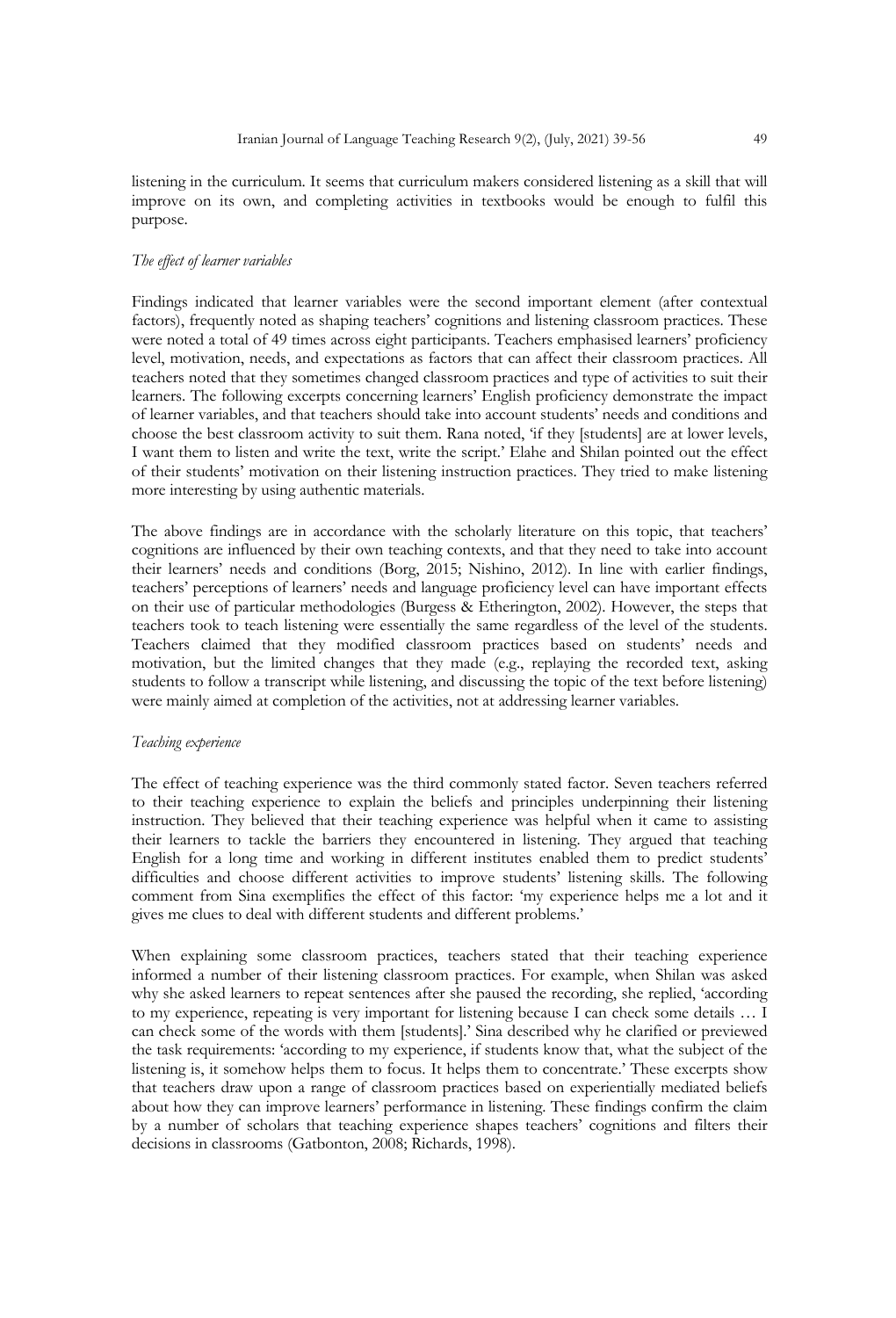#### 50 M. Bagheri & M. East/Factors influencing teachers' cognition and …

It was interesting that a number of teachers in their first semi-structured interview pointed to their teaching experience as the most important factor in shaping their cognitions and classroom practices. However, after the observations and during their stimulated-recall interviews they mostly referred to contextual factors to justify their classroom practices. This appears to demonstrate that even experienced teachers may overestimate the influence of their teaching experience. It also indicates that classroom realities can hinder teachers from putting their experience and knowledge into practice. The discrepancies between teachers' beliefs and classroom practices can also be attributed to these contextual factors. Finally, teachers stated that there was limited opportunity to share their experiences regarding effective listening activities with novice teachers or curriculum developers.

#### *Teachers' experience as learners*

The effect of teachers' own experiences as learners was the fourth commonly stated factor in interviews, with five teachers mentioning this on nine occasions. Whereas three teachers (Rana, Sanaz, and Shilan) never talked about the effect of their learning experiences on their listening pedagogy, two teachers avoided using a number of classroom activities based on their negative learning experiences. For example, one participant stated, 'I don't like to give them homework, I don't know why, maybe because when I was a student, I didn't like homework a lot, that's why I think maybe it was so boring' (Majid). Nina and Vida chose to give more attention to listening due to the difficulties they had experienced in L2 learning and a subsequent recognition of the importance of listening in English learning. Nina said, 'when I was a learner, I had some difficulties with different parts of, you know, listening. I know it was important, but my teachers unfortunately didn't help me a lot.'

The above findings corroborate Borg's (2009) argument that teachers learn how to teach by means of their long experience as learners. They also confirm the claim by a number of scholars that teachers' learning experiences shape their beliefs and principles and filter their decisions in classrooms (Borg, 2003; Mansour, 2009). It can be said that teachers do not necessarily need to have positive experiences during their language learning to improve their teaching skills. Even teachers' negative experiences could enable them to realise what works in a class and which classroom practices would result in helping learners to improve their listening skills.

#### *Teacher education courses*

Findings showed that the effect of teacher education courses appeared to be less influential than other factors. Only four teachers on five occasions believed that these courses helped them when teaching listening. However, these teachers did not refer to their courses at university. Rather, they just considered a number of short in-service professional development courses held by the private English institute where they were working. Vida commented, 'in the TTC [teacher training course] in our institute, we learned some methods and we studied some books … We learned how to teach. For example, first pre-teach the new words then write a question on the board.'

Findings indicate that the effect of teacher education courses may not be a major factor shaping teachers' thinking and acting. Half of the teachers did not refer to teacher preparation courses at university and only four teachers referred to in-service teacher development courses. They believed that the courses helped them to meet the standard of knowledge and proficiency that is required for teaching in private English institutes. Findings in this study contrast with those of a number of studies that have shown that teacher education programmes play a role in changing teacher cognitions (Ferguson & Donno, 2003; Mattheoudakis, 2007). However, they support the findings of another study in Iran that teacher education centres were not very successful in training English language teachers and providing them with necessary practical knowledge for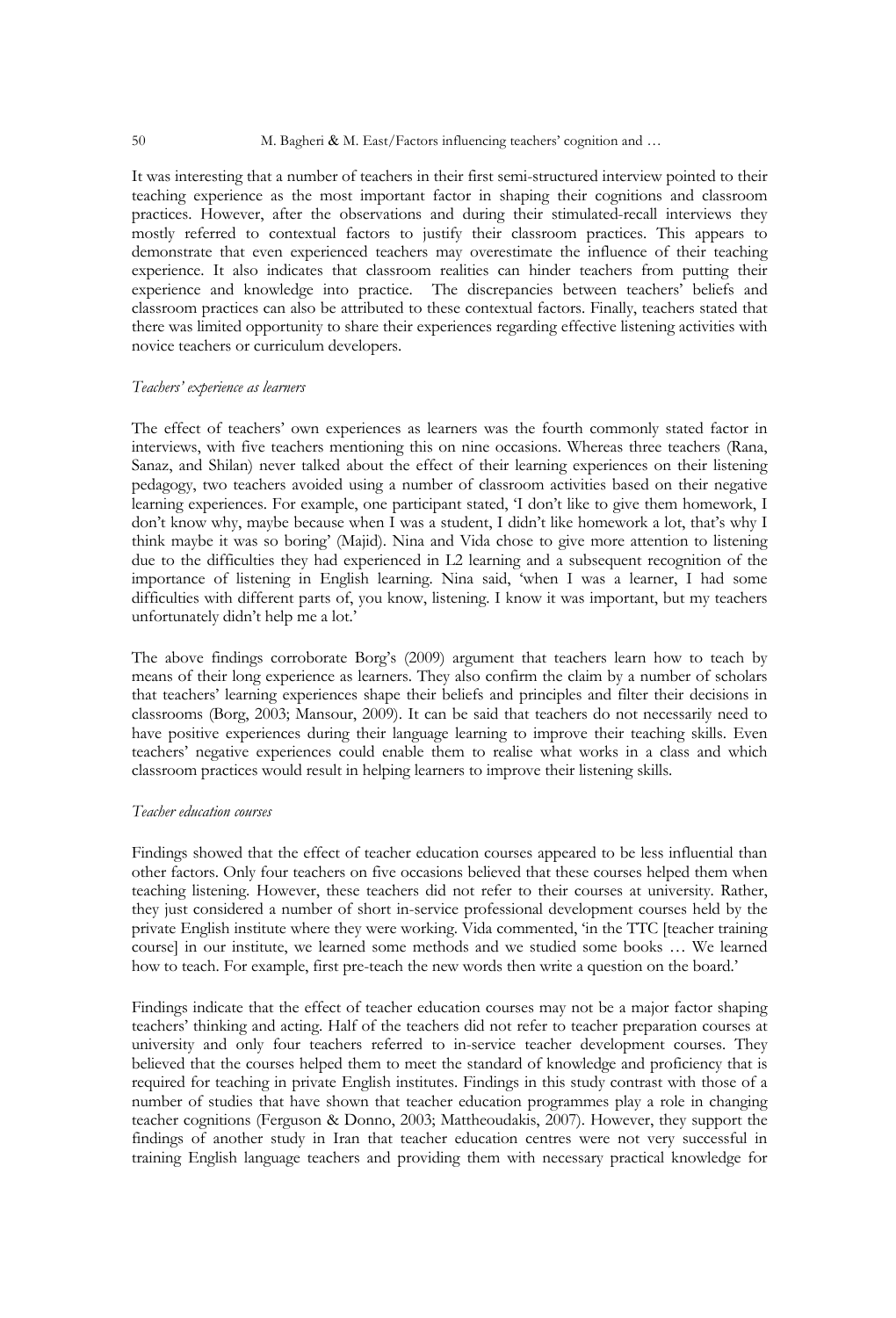teaching (Nezakat-Alhossaini & Ketabi, 2012). Also, it seemed that in-house teacher development courses held by private English institutes for in-service English teachers had a limited effect. They were, however, apparently more effective than the courses provided by teacher education centres managed by the Ministry of Education and universities.

In summary, against a backdrop of limited efficacy through teacher education initiatives, textbook-driven learning, lack of time, and teachers' prior experiences seemed to shape teachers' beliefs and practices in a context where languages were ostensibly being taught and learned for communicative purposes. These factors have implications for the public sector in Iran, with its stronger focus on more traditional teaching methods, in particular around how teachers might be supported to move beyond the limitations of a textbook in ways that might promote more extensive listening outside of class.

#### *Conclusion, limitations and avenues for further research*

The main purpose of this study was to shed light on potential factors influencing teachers' cognitions and practices with regard to the skill of EFL listening in a context where, in contrast to Vandergrift and Goh's (2009) assertion, listening is arguably an undervalued or less emphasised skill. The findings from the present study illustrate that teachers considered the effect of contextual factors more influential than any other elements, followed by learner variables. While a number of studies have focused on just one aspect influencing English teaching (e.g., the effect of teaching experience or teacher education courses), the present work has concentrated on a range of potential factors so as to investigate each factor separately and to discern to what extent a given factor may affect teacher cognition and listening pedagogy. The study has also aimed to clarify which elements within contextual factors particularly influence teaching the skill of listening.

Findings showed that teacher education courses did not have a noticeable effect on shaping teacher cognitions and classroom practices. Therefore, the findings may help those who work in teacher education to be more aware of how, and to what extent, different factors influence teachers' cognitions and classroom practices. Teacher educators can consider experienced teachers' cognitions as an important basis for discussion and reflection on how to improve teacher education and professional development courses. Furthermore, principals of language institutes and curriculum makers might be encouraged to take into account the exacerbating effects of several contextual factors and how to keep the impact of these effects to a minimum. Finally, teachers can be made more consciously aware that some contextual factors, such as large class size, lack of teaching materials, and heterogeneous classes, may have exacerbating effects on their teaching and may hamper teachers from putting their cognitions into practice.

This study was limited in two key respects. That is, it was restricted to seven private English institutes and also to a limited number of teachers who spoke English as an L2. Therefore, further investigations into teachers in Iran, or in other EFL or ESL contexts, drawing on a broader range of institutions and a larger number of participants, will help us to gain a better understanding of listening instruction and teacher cognitions. Further studies might also provide more information about the extent to which contextual factors have exacerbating or beneficial effects on listening instruction in other contexts. Additionally, further research could investigate in more detail what teachers think of other factors such as the effectiveness of teacher education courses and their experience as learners in other EFL and ESL contexts.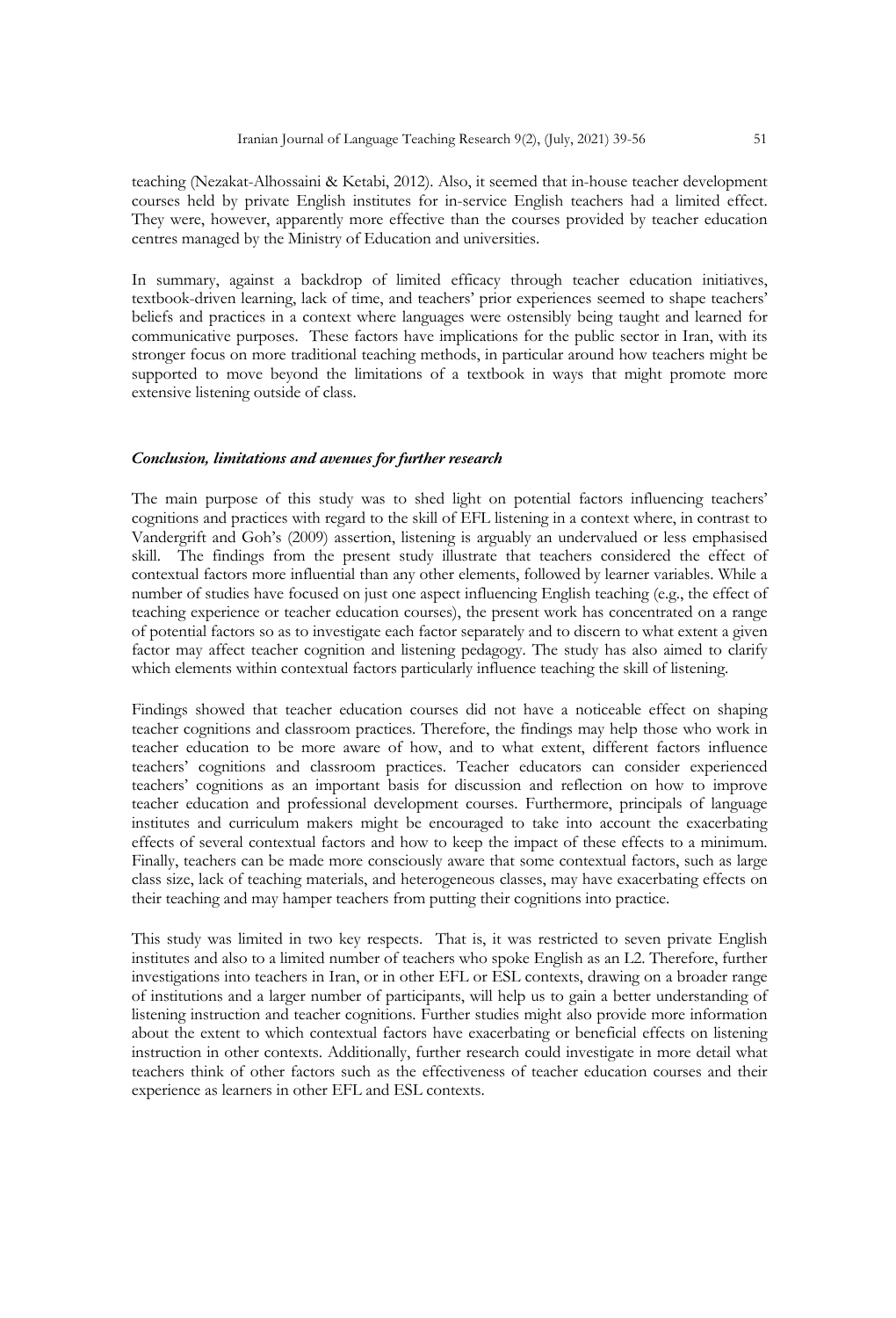## *References*

- Atai, M. R. & Mazlum, F. (2013). English language teaching curriculum in Iran: planning and practice. *The Curriculum Journal, 24*(3), 389−411.
- Basturkmen, H. (2012). Review of research into the correspondence between language teachers' stated beliefs and practices. *System, 40*(2), 282−295.
- Basturkmen, H. (2014). LSP teacher education: Review of literature and suggestions for the research agenda. *Ibérica: Revista De La Asociación Europea De Lenguas Para Fines Específicos (AELFE), 28,* 17−34.
- Borg, S. (2003). Teacher cognition in language teaching: A review of research on what language teachers think, know, believe, and do. *Language Teaching, 36*(2), 81−109.
- Borg, S. (2009). Language teacher cognition. In A. Burns & J. C. Richards (Eds.), *The Cambridge Guide to Second Language Teacher Education* (pp. 163-171). Cambridge University Press.
- Borg, S. (2011). The impact of in-service teacher education on language teachers' beliefs. *System, 39*(3), 370−380.
- Borg, S. (2015). *Teacher cognition and language education: Research and practice.* Bloomsbury Publishing.
- Borg, S., & Burns, A. (2008). Integrating grammar in adult TESOL classrooms. *Applied Linguistics, 29*, 456−482.
- Breen, M. P., Hird, B., Milton, M., Oliver, R., & Thwaite, A. (2001). *Making sense of language teaching: Teachers' principles and classroom practices. Applied Linguistics, 22*, 470-501.
- Burgess, J. & Etherington, S. (2002). Focus on grammatical form: explicit or implicit? *System, 30*(4), 433−58.
- Burns, A., Freeman, D., & Edwards, E. (2015). Theorizing and studying the language-teaching mind: Mapping research on language teacher cognition. *The Modern Language Journal, 99*(3), 585-601.
- Burri, M., Baker, A., & Chen, H. (2017). I feel like having a nervous breakdown. *Journal of Second Language Pronunciation, 3*(1), 109−135.
- Busch, D. (2010). Pre-service teacher beliefs about language learning: The second language acquisition course as an agent for change. *Language Teaching Research, 14*(3), 318−337.
- Davari, H., & Aghagolzadeh, F. (2015). To teach or not to teach? Still an open question for the Iranian education system. In C. Kennedy (Ed.), *English language teaching in the Islamic Republic of Iran: Innovations, trends and challenges* (pp. 13-22). British Council.
- Dörnyei, Z. (2007). *Research methods in applied linguistics: Quantitative, qualitative, and mixed methodologies*. Oxford University Press.
- Ellis, E. M. (2006). Language learning experience as a contributor to ESOL teacher cognition. *TESL-EJ, 10*, 1−20.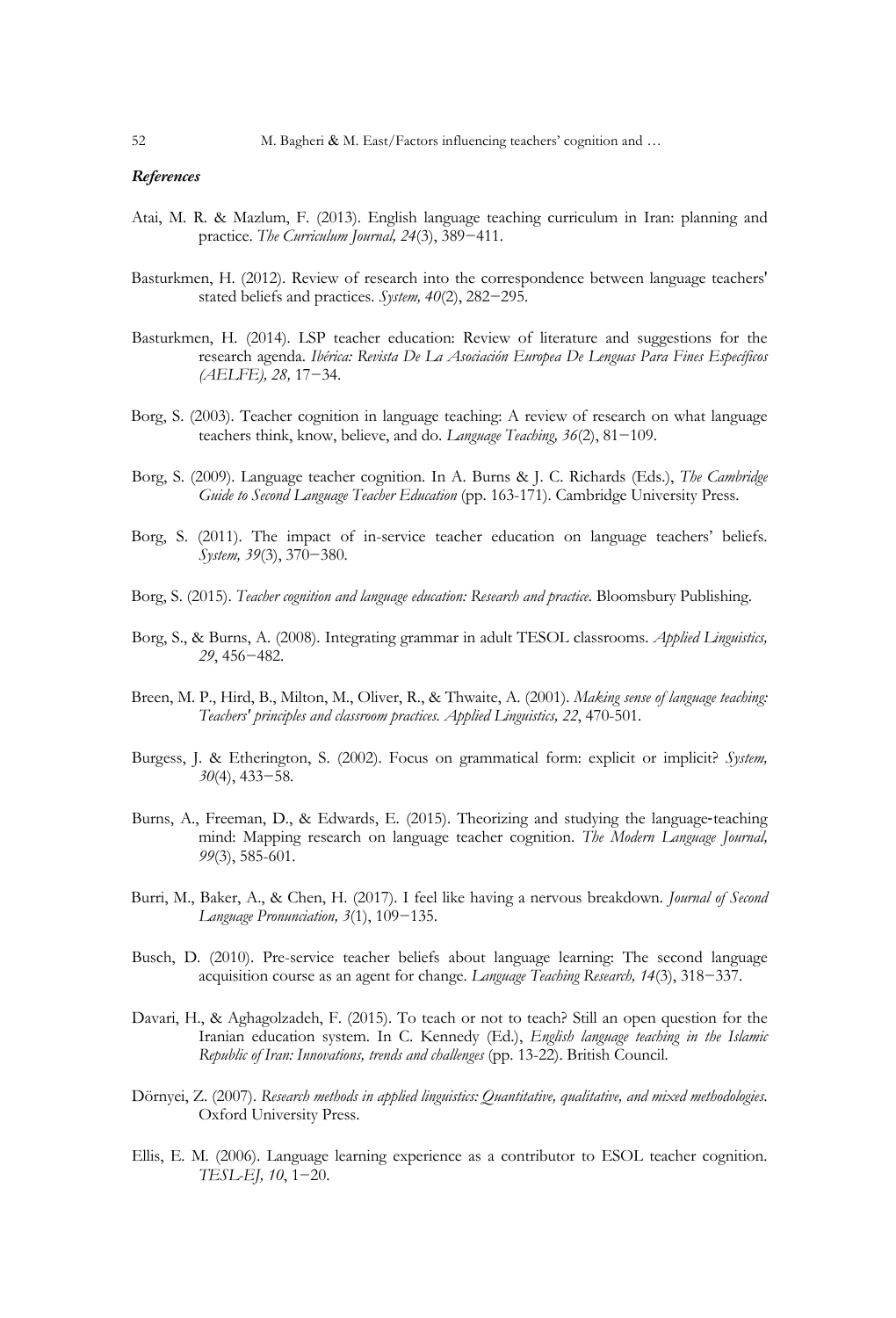- Eslami, Z. R. (2010). Teachers' voice vs. students' voice: A needs analysis approach of English for Acadmic Purposes (EAP) in Iran. *English Language Teaching, 3*(1), 3-11.
- Ferguson, G., & Donno, S. (2003). One-month teacher training courses: time for a change? *ELT Journal, 57*(1), 26-33.
- Gatbonton, E. (2008). Looking beyond teachers' classroom behaviour: Novice and experienced ESL teachers' pedagogical knowledge. *Language Teaching Research, 12*(2), 161−182.
- Golombek, P. R. (2015). Redrawing the boundaries of language teacher cognition: Language teacher educators' emotion, cognition, and activity. *The Modern Language Journal, 99*(3), 470-484.
- Graham, S., & Santos, D. (2015). *Strategies for second language listening: Current scenarios and improved pedagogy*. Palgrave Macmillan.
- Graham, S., Santos, D., & Francis-Brophy, E. (2014). Teacher beliefs about listening in a foreign language. *Teaching and Teacher Education, 40*, 44−60.
- Guerrettaz, A. M., & Johnston, B. (2013). Materials in the classroom ecology. *The Modern Language Journal, 97*(3), 779−796.
- Hayati, A. M. (2008). Teaching English for Special Purposes in Iran: Problems and suggestions. *Arts and Humanities in Higher Education, 7*(2), 149−164.
- Hayati, A.M., & Mashhadi, A. (2010). Language planning and language-in-education policy in Iran. *Language Problems and Language Planning, 34*(1), 24–42.
- Mansour, N. (2009). Science teachers' beliefs and practices: Issues, implications and research agenda. *International Journal of Environmental and Science Education, 4*(1), 25−48.
- Mattheoudakis, M. (2007). Tracking changes in pre-service EFL teacher beliefs in Greece: A longitudinal study. *Teaching and Teacher Education, 23*(8), 1272−1288.
- Mazdayasna, G., & Tahririan, M. H. (2008). Developing a profile of the ESP needs of Iranian students: The case of students of nursing and midwifery. *Journal of English for Academic Purposes, 7*(4), 277−289.
- McGrath, I. (2013). *Teaching materials and the roles of EFL/ESL teachers: practice and theory*. Bloomsbury Publishing.
- Mellati, M., Fatemi, M. A., & Motallebzadeh, K. (2013). The relationship between Iranian ELT instructors' beliefs about language teaching and their practices in real classrooms. *English Language Teaching, 6*(4), 126−133.
- Nezakat-Alhossaini, M., & Ketabi, S. (2012). Teacher training system and EFL classes in Iran. *Procedia-Social and Behavioral Sciences, 70*, 526−536.
- Nishino, T. (2012). Modeling teacher beliefs and practices in context: A multi methods approach. *The Modern Language Journal, 96*(3), 380−399.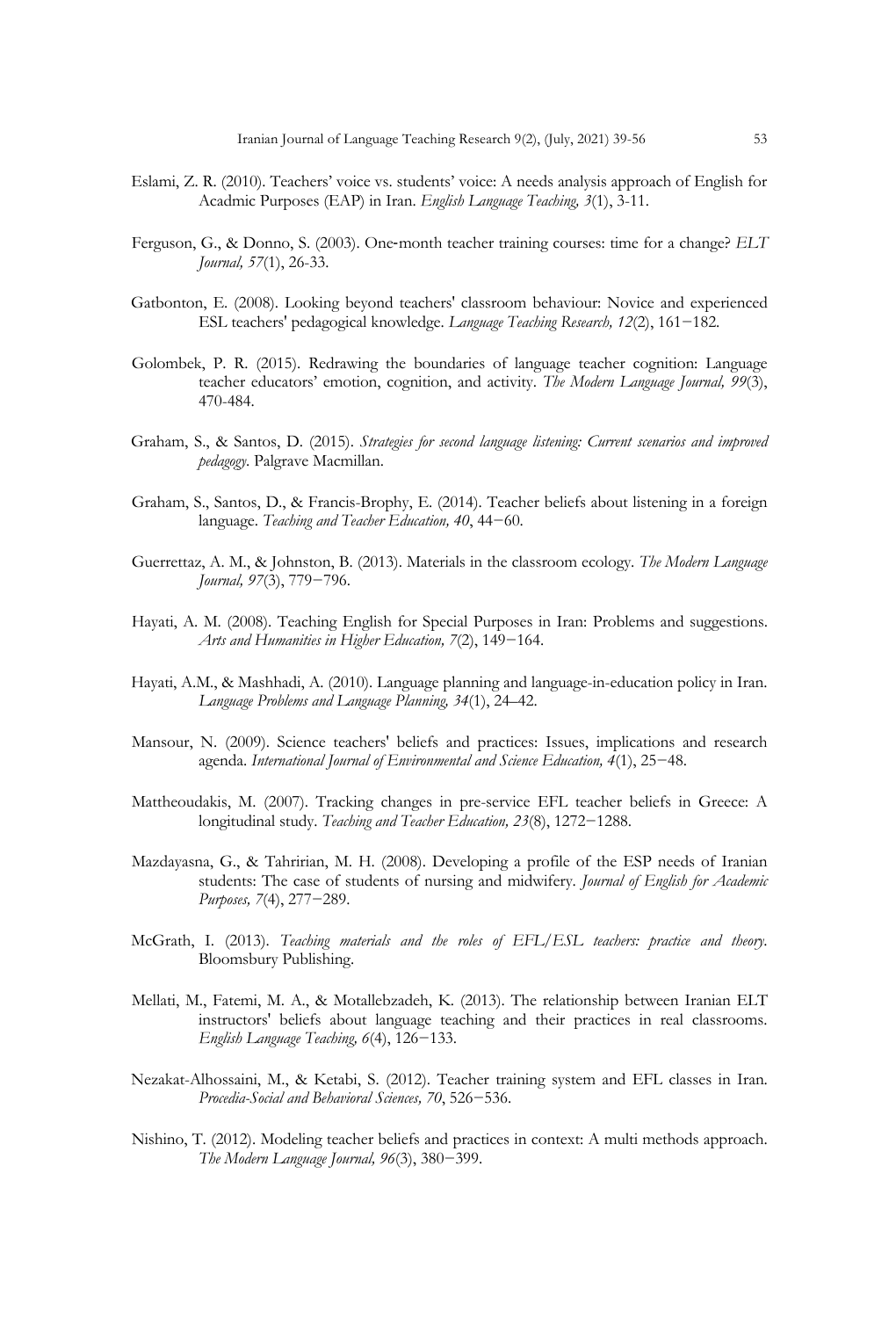- Nunan, D. (1992). The teacher as decision-maker. In J. Flowerdew, M. Brock & S. Hsia (Eds.), *Perspectives on Second Language Teacher Education* (pp. 135-165). City Polytechnic.
- Peacock, M. (2001). Pre-service ESL teachers' beliefs about second language learning: A longitudinal study. *System, 29*(2), 177-195.
- Razmjoo, S. A. & Riazi, A. M. (2006). Do high schools or private institutes practice Communicative Language Teaching? A case study of Shiraz teachers in high schools and institutes. *The Reading Matrix: An International Online Journal, 6*(3), 342−363.
- Reeves, J. (2009). A sociocultural perspective on ESOL teachers' linguistic knowledge for teaching. *Linguistics and Education, 20*(2), 109−125.
- Richards, J. C. (1998). Teacher beliefs and decision making. In J. C. Richards (Ed.), *Beyond Training* (pp. 65−85). Cambridge University Press.
- Richards, J. C., & Renandya, W. A. (2002). *Methodology in language teaching: An anthology of current practice.* Cambridge University Press.
- Sato, K., & Kleinsasser, R. C. (1999). Communicative language teaching (CLT): Practical understandings. *The Modern Language Journal, 83*(4), 494-517.
- Schulz, R. A. (2001). Cultural differences in student and teacher perceptions concerning the role of grammar instruction and corrective feedback: USA-Colombia. *The Modern Language Journal, 85*(2), 244−258.
- Siegel, J. (2014). Exploring L2 listening instruction: Examinations of practice. *ELT journal, 68*(1), 22-30.
- Tomlinson, B. (2012). Materials development for language learning and teaching. *Language Teaching, 45*(2), 143−179.
- Urmston, A. (2003). Learning to teach English in Hong Kong: The opinions of teachers in training. *Language and Education, 17*(2), 112−137.
- Vandergrift, L. (2007). Recent developments in second and foreign language listening comprehension research. *Language Teaching, 40*(3), 191-210.
- Vandergrift, L., & Goh, C. (2009). Teaching and testing listening comprehension. In M. Long, & C. Doughty (Eds.), *The handbook of language teaching* (pp. 395-411). Wiley Blackwell.
- Wolcott, H. F. (2005). *The art of fieldwork* (2nd ed.). AltaMira Press.
- Woods, D. (1996). *Teacher Cognition in Language Teaching*. Cambridge University Press.
- Zacharias, N. T. (2005). Teachers' beliefs about internationally-published materials: A survey of tertiary English teachers in Indonesia. *RELC Journal, 36*(1), 23−37.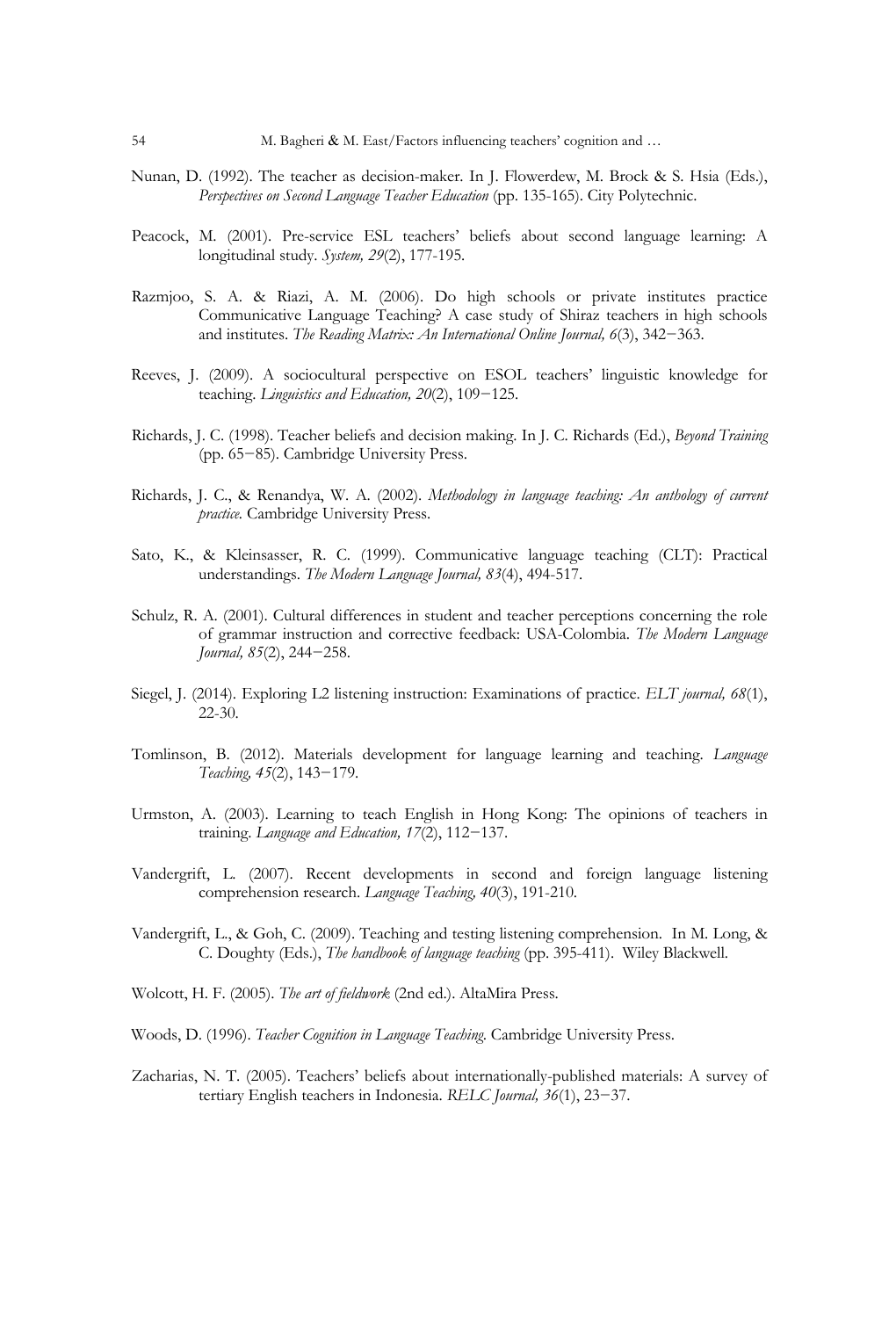Morteza Bagheri received his PhD in Applied Linguistics from the University of Auckland in 2019. He has taught English at different levels in Iran and New Zealand. He is currently working as the Language Programmes Manager at Waikato University College, New Zealand.

Martin East is Professor of Language Education in the School of Cultures, Languages and Linguistics where he primarily teaches courses in language teaching and learning. His research interests focus on innovative practices in language pedagogy and assessment, and he publishes widely in these areas.

# *Appendices*

# *Appendix A*

# *Semi-structure interview questions*

Questions for the first interview. Can you tell me about …

your teaching experiences

the extent to which you emphasize the skill of listening

the difficulty of teaching the skill of listening in comparison with other skills

your first priority in dealing with listening tasks (e.g., comprehension, correct answer)

# **Factors influencing teacher cognition**

There are a lot of factors which may shape teachers' beliefs for teaching the skill of listening as below:

Contextual factors (e.g. students, facilities, materials, students' needs, and so on)

The teacher's experience and knowledge

The teacher's experience as a learner

The effects of teacher training courses

Which factors are more important in shaping your teaching beliefs and choosing your classroom practices? Why?

Can you tell which factors are more influential in Iranian context? Why?